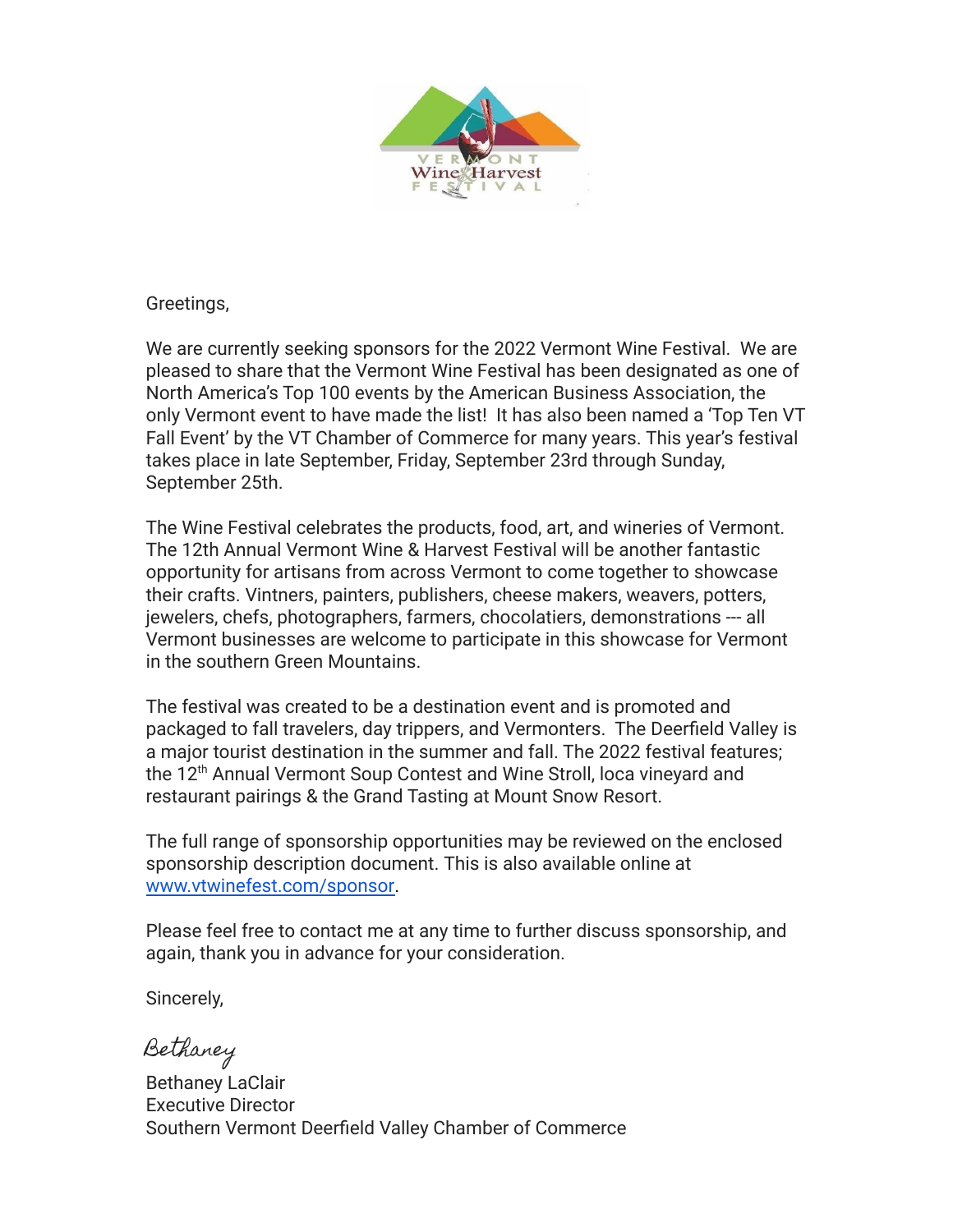

# Sponsorship for The Vermont Wine and Harvest Festival Weekend Wilmington, VT/Mount Snow Resort

September 23-25, 2022

[www.vtwinefest.com](http://www.vtwinefest.com)

|        | Contact Name:                                                                                                  | <u> 1989 - Andrea Andrew Maria (h. 1989).</u>                                                                                                                                                                                  |                  |
|--------|----------------------------------------------------------------------------------------------------------------|--------------------------------------------------------------------------------------------------------------------------------------------------------------------------------------------------------------------------------|------------------|
|        | City: <u>City: City:</u>                                                                                       | State: the state of the state of the state of the state of the state of the state of the state of the state of the state of the state of the state of the state of the state of the state of the state of the state of the sta | Zip:____________ |
| Phone: | Fax: where the contract of the contract of the contract of the contract of the contract of the contract of the |                                                                                                                                                                                                                                |                  |
| Email: | Web address:                                                                                                   |                                                                                                                                                                                                                                |                  |

#### **Company listing information** (for website and materials)

Brief description (50 words or less):

### **SPONSORSHIP LEVEL**

Diamond \$2,500 \_\_\_\_\_\_\_ Gold \$1,000 \_\_\_\_\_\_ Silver \$500 \_\_\_\_\_\_ Friend \$250 \_\_\_\_\_\_\_\_